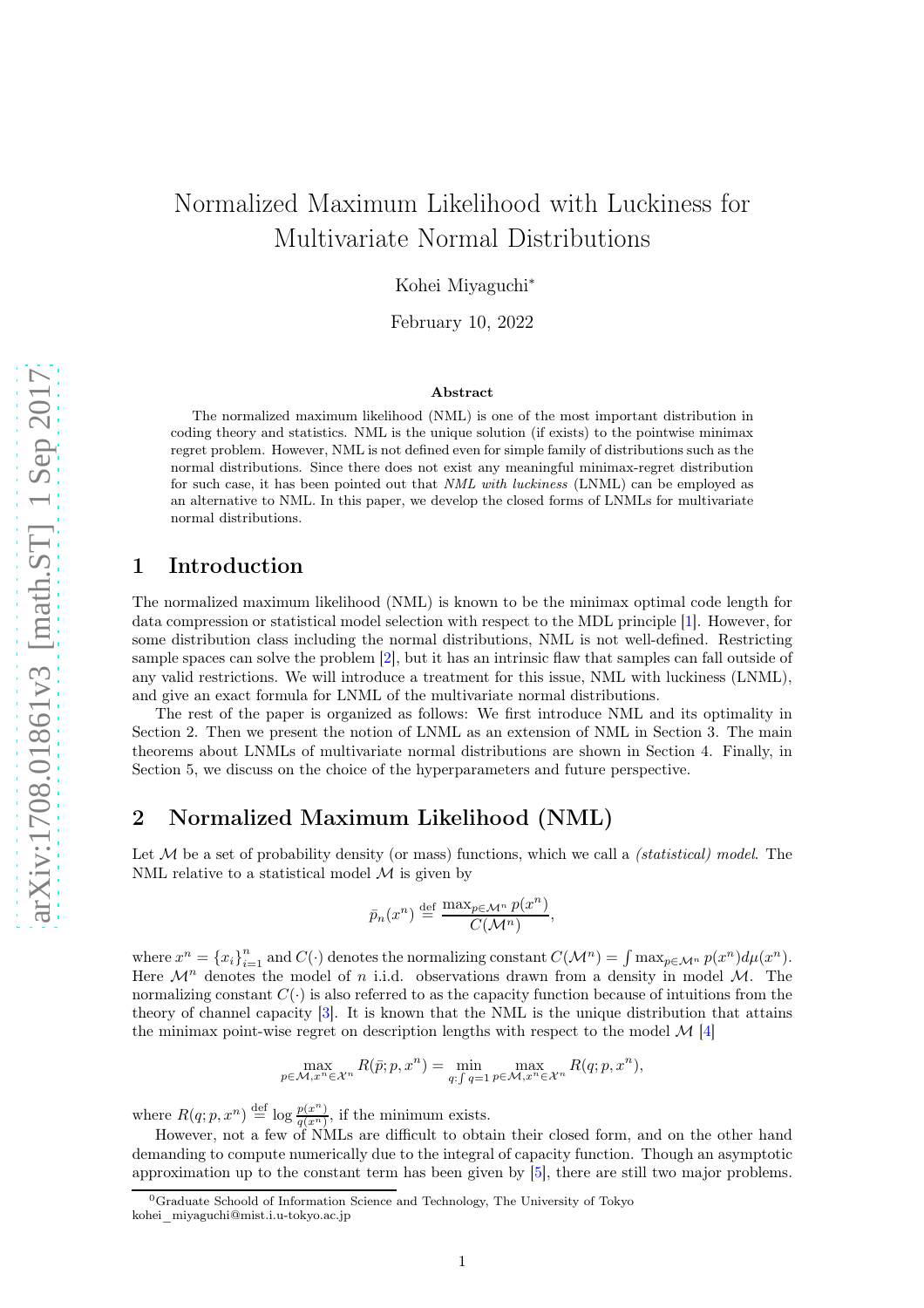One is the problem of small samples such that the approximation is valid only for sufficiently large sample and that it is not known how many samples we need for the accurate approximation. The other is the problem of improper capacities such that the integral of the capacity is not finite and that the NML does not exist. One can sidestep the former problem exploiting a formula (e.g. [\[6\]](#page-5-1)) for calculating exact NMLs. However the latter problem is inevitable since there does not exist any target values.

# 3 NML with Luckiness (LNML)

Since NMLs may be improper (e.g. their capacities are undefined), a number of treatments such as restriction on the range of data and restriction on the range of parameters has been considered so far. In a previous study [\[2\]](#page-4-1), on exponential families of distributions, exact formulae for NMLs with a variable restricted range of data,  $Y(\eta)$ , were presented. However there is a flaw on such restriction technique that it is impossible to design  $Y(\eta)$  to include any unseen data.

NML with luckiness (LNML) [\[7\]](#page-5-2) is another approach for solving the problem of improper NMLs. It is a general solution that includes as special cases the restriction on the range of the parameters and the conditional NML. One of the biggest advantage of LNMLs over restriction of the range of data is that it is well-defined regardless of the support of data. A LNML density is relative to a model M and luckiness  $\pi : \mathcal{M} \to (0, \infty)$ ,

$$
p_n^{\text{LNML}}(x^n) \stackrel{\text{def}}{=} \frac{\max_{p \in \mathcal{M}^n} p(x^n) \pi(p)}{C(\mathcal{M}^n, \pi)},
$$

where  $C(\mathcal{M}^n, \pi) = \int \max_{p \in \mathcal{M}^n} p(x^k) \pi(p) d\mu(x^n)$  denotes the normalizing constant. Here we assume that the maximum exists. If  $\pi(p) = 1$  for all  $p \in \mathcal{M}$ , then the LNML coincides with the NML. On the other hand one can avoid the problem of infinite integrals by choosing  $\pi$  properly. Note that there are two variants (LNML1 and LNML3) except the above LNML, as known as LNML2, but here we focus on LNML2 for the sake of simplicity. See [\[7\]](#page-5-2) for the detailed definitions and differences.

Another remarkable property of LNMLs is tilted minimax optimality. The LNML uniquely achieves the minimax pointwise tilted regret,

$$
\max_{p \in \mathcal{M}, x^n \in \mathcal{X}^n} R_{\pi}(p_n^{\text{LNML}}; p, x^n) = \min_{q: \int q = 1} \max_{p \in \mathcal{M}, x^n \in \mathcal{X}^n} R_{\pi}(q; p, x^n),
$$

where  $R_{\pi}(q; p, x^n) = \log \frac{p(x^n) \pi(p)}{q(x^n)}$  $\frac{d(x^n)}{q(x^n)}$  denotes a tilted regret function. This is a straight extension of the previous minimax regret problem. Constant  $\pi (= c)$  implies zero subjectivity on the regret, hence NML is the minimax optimal with respect to the completely objective regret  $R_c(q;p,x^n)$ . On the other hand LNMLs are minimax optimal with respect to their subjective regrets  $R_{\pi}(q;p,x^n)$ . Therefore luckiness  $\pi$  embodies one's subjectivity on the true distribution in minimax encoding, and it is necessary to avoid the infinite capacity problem.

Now let  $\mathcal{M}_{\pi}^{k}$  be a set of non-negative functions  $\{p^{k}(\cdot)\pi(p) \mid p \in \mathcal{M}\}\)$ . Then, LNML relative to  $(\mathcal{M}, \pi)$  can be written with the same notation as ordinary NMLs,

$$
p_n^{\text{LNML}}(x^n) = \bar{p}_n(x^n) = \max_{p \in \mathcal{M}_n^n} \frac{p(x^n)}{C(\mathcal{M}_n^n)}.
$$

This is a natural generalization of NMLs on unnormalized density functions. Moreover, by extending the domain of  $\pi$  to any probability densities such that  $\pi(p) = 0$  ( $\forall p \notin \mathcal{M}$ ),  $\pi$  can be seen equivalent to the model  $\mathcal{M}_{\pi}$  itself.

Henceforth we omit  $\pi$  and regard  $\mathcal{M} = \mathcal{M}_{\pi}$  as the unnormalized statistical model. Given any unnormalized models M, one can recover their luckiness  $\pi$ ; Let  $\pi_M$  denote the extended luckiness function relative to model  $M$ ,

$$
\pi_{\mathcal{M}}(p) \stackrel{\text{def}}{=} \sup \left\{ \alpha \in [0,1] \mid \alpha p \in \mathcal{M} \cup \{0\} \right\},\
$$

for all probability densities p. Conversely, luckiness  $\pi_{\mathcal{M}}$  also has sufficient information for recovering the original model  $\mathcal{M}$ .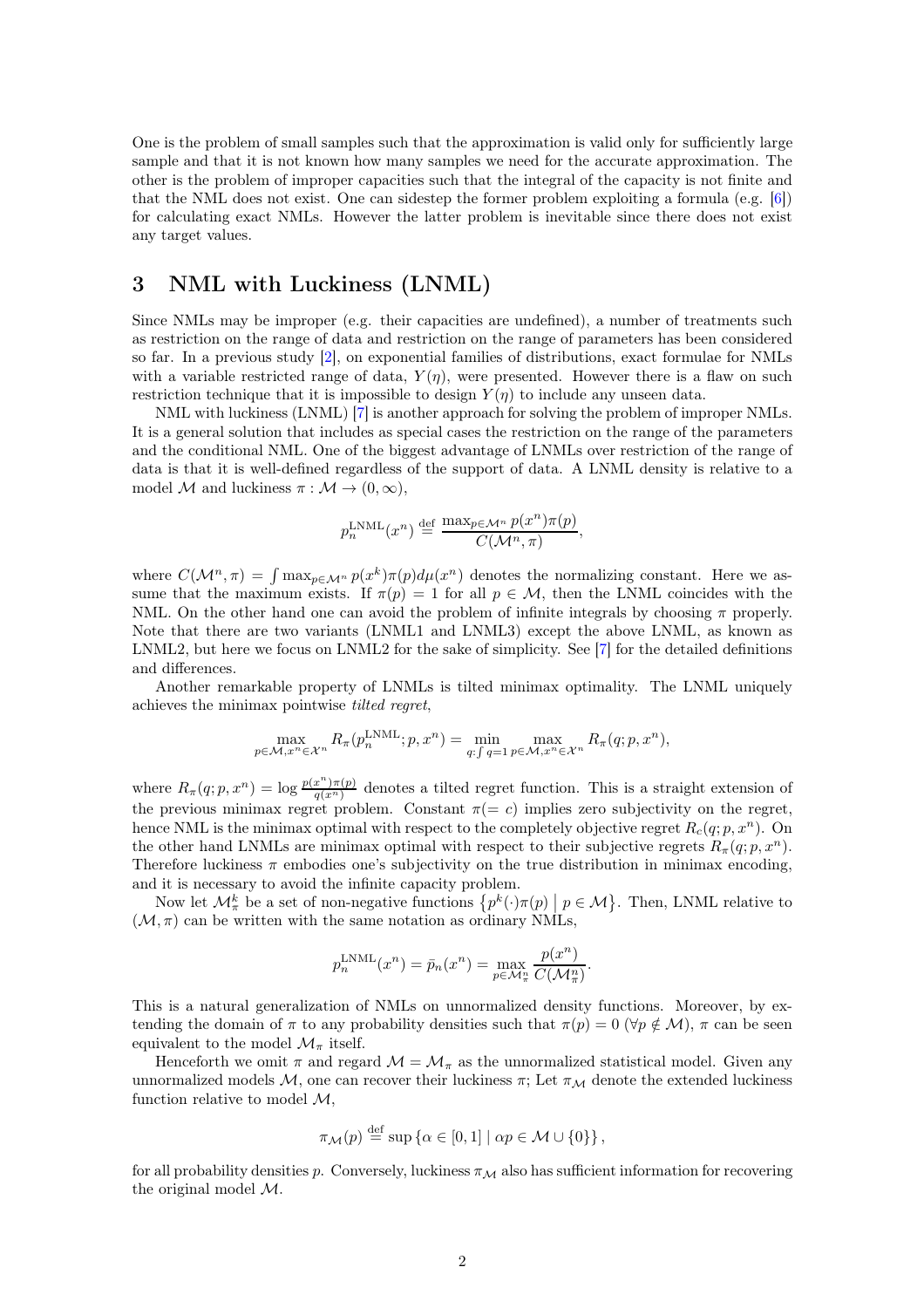### 4 LNML for Multivariate Normal Distributions

In this section we give two formulae for LNMLs relative to the m-dimensional normal distributions with both mean  $\mu \in \mathbb{R}^m$  and variance  $\Sigma(>0) \in \mathbb{R}^{m \times m}$  unknown, whose density function is as follows:

$$
f(x^n; \mu, \Sigma) \stackrel{\text{def}}{=} \frac{1}{(2\pi)^{\frac{mn}{2}} |\Sigma|^{\frac{n}{2}}} \exp \left\{ -\frac{1}{2} \sum_{i=1}^n (x_i - \mu)^{\top} \Sigma^{-1} (x_i - \mu) \right\}.
$$

Here,  $\Sigma > 0$  denotes that  $\Sigma$  is positive definite. First, we start from a simple case, where the luckiness is given by

$$
\pi(\mu, \Sigma; \nu, \sigma^2, \rho^2) = \frac{1}{(2\pi)^{\frac{m\nu}{2}} |\Sigma|^{\frac{\nu}{2}}} \exp\left[-\frac{\nu}{2} \operatorname{tr}\left\{\Sigma^{-1} (\sigma^2 I_m + \rho^2 \mu \mu^\top)\right\}\right],\tag{1}
$$

for  $\nu > m - 1$  and  $\sigma^2, \rho^2 > 0$ .

**Theorem 1 (Simple luckiness)** Let  $\mathcal{M}^n$  be the model of n independent observations drawn from an m-dimensional normal distribution with luckiness  $\pi$  given by [\(1\)](#page-2-0). Then, the capacity of  $\mathcal{M}^n$  is calculated as

<span id="page-2-0"></span>
$$
C(\mathcal{M}^n) = C(m, n, \nu, \sigma^2, \rho^2)
$$

$$
\stackrel{\text{def}}{=} \frac{1}{\sigma^{m\nu}} \left( \frac{(n+\nu)^{n+\nu} \left(1 + \frac{n}{\rho^2 \nu}\right)}{(2e)^{n+\nu} (\pi \nu)^{\nu}} \right)^{\frac{m}{2}} \frac{\Gamma_m(\frac{\nu}{2})}{\Gamma_m(\frac{n+\nu}{2})},
$$

where  $\Gamma_m(z) = \pi^{\frac{m(m-1)}{4}} \prod_{j=0}^{m-1} \Gamma(z-\frac{j}{2})$  denotes the multivariate gamma function. Correspondingly, the LNML relative to  $\mathcal{M}^{n'}$  is given by

$$
\bar{p}_n(x^n) = \frac{f(x^n; \bar{\mu}_n, \bar{\Sigma}_n) \pi(\bar{\mu}_n, \bar{\Sigma}_n; \nu, \sigma^2, \rho^2)}{\mathcal{C}(n, m, \nu, \sigma^2, \rho^2)} \n= \left(\frac{\nu^{\nu}}{\pi^n (n + \nu)^{n + \nu} (1 + \frac{n}{\rho^2 \nu})}\right)^{\frac{m}{2}} \frac{\Gamma_m(\frac{n + \nu}{2})}{\Gamma_m(\frac{\nu}{2})} \frac{\sigma^{m\nu}}{|\bar{\Sigma}_n|^{\frac{n + \nu}{2}}},
$$

where  $\bar{\mu}_n = \frac{1}{n+\rho^2\nu} \sum_{i=1}^n x_i$  and  $\bar{\Sigma}_n = \frac{1}{n+\nu} (\sum_{i=1}^n x_i x_i^\top + \nu \sigma^2 I_m) - \frac{1}{(\nu+n)(\rho^2 \nu+n)} \sum_{i,j=1}^n x_i x_j^\top$  denote the maximum a-posteriori probability (MAP) estimates under the prior proportional to  $\pi$ .

**Proof** It is suffice to show the closed form of the capacity  $C(\mathcal{M}^n)$ . By the definition of the capacity, we have

<span id="page-2-1"></span>
$$
C(\mathcal{M}^n) = \int \max_{\mu \in \mathbb{R}^m, \Sigma > 0} f(x^n; \mu, \Sigma) \pi(\mu, \Sigma; \nu, \sigma^2, \rho^2) dx^n
$$
  
= 
$$
\int f(x^n; \bar{\mu}_n, \bar{\Sigma}_n) \pi(\bar{\mu}_n, \bar{\Sigma}_n; \nu, \sigma^2, \rho^2) dx^n
$$
  
= 
$$
\frac{1}{(2\pi e)^{\frac{m(\nu+n)}{2}}} \int \frac{1}{|\bar{\Sigma}_n|^{\frac{\nu+n}{2}}} dx^n.
$$
 (2)

On the other hand, we have a recursive expression of  $\bar{\Sigma}_n$  such that

$$
\bar{\Sigma}_n = \frac{\nu + n - 1}{\nu + n} \bar{\Sigma}_{n-1} + \frac{\rho^2 \nu + n - 1}{(\nu + n)(\rho^2 \nu + n)} (x_n - \bar{\mu}_{n-1})(x_n - \bar{\mu}_{n-1})^\top.
$$

Therefore, using the matrix determinant lemma, the last integral [\(2\)](#page-2-1) satisfies the following recursive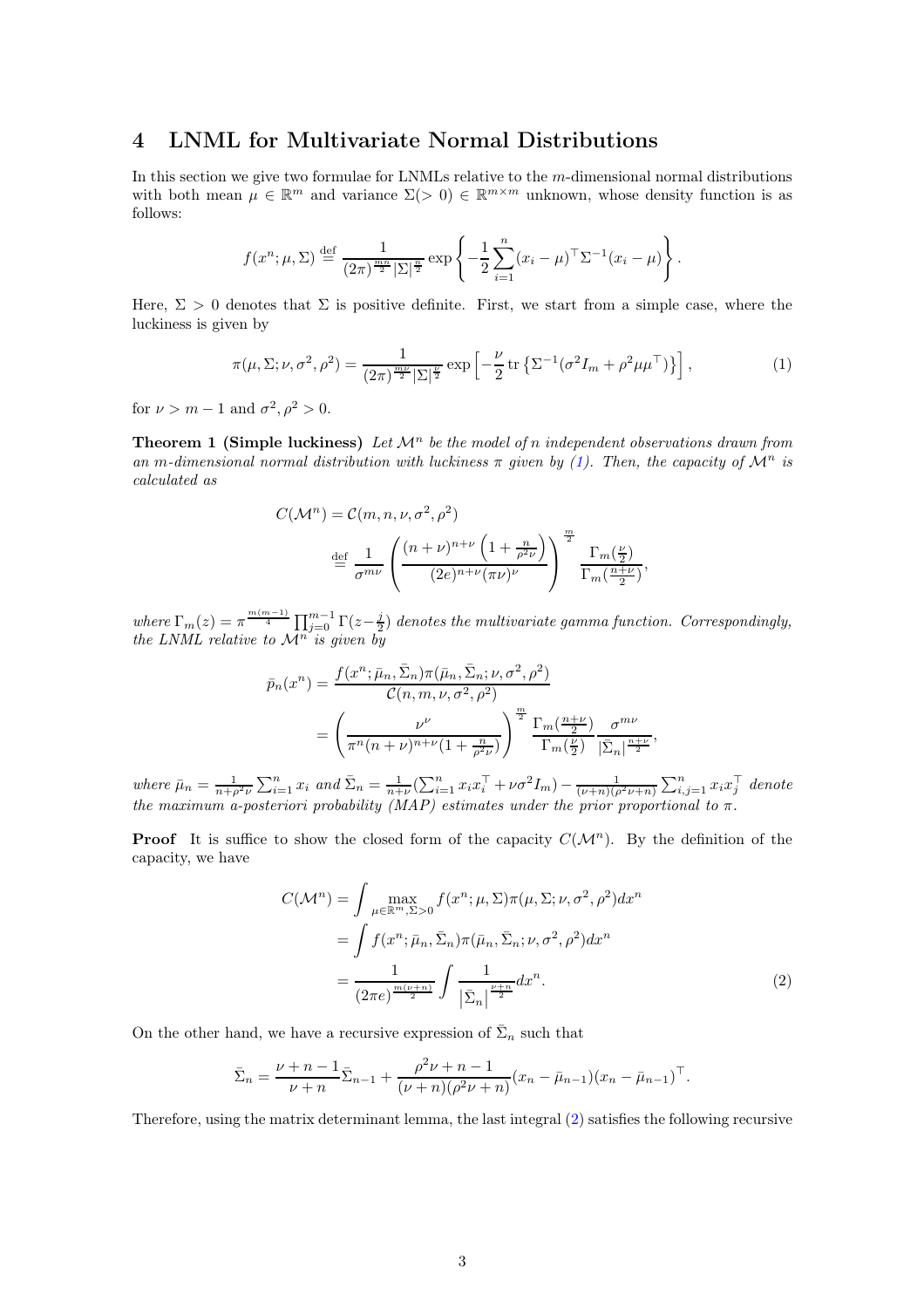formula,

$$
\int \frac{1}{|\bar{\Sigma}_n|^{\frac{\nu+n}{2}}} dx^n = \int \frac{1}{\left|\frac{\nu+n}{\nu+n} \bar{\Sigma}_n\right|^{\frac{\nu+n}{2}}} dx^n
$$
  
= 
$$
\int \frac{1}{\left|\frac{\nu+n-1}{\nu+n} \bar{\Sigma}_{n-1}\right|^{\frac{\nu+n}{2}}} \frac{1}{\left\{1 + c_{n-1} (x_n - \bar{\mu}_{n-1})^\top \bar{\Sigma}_{n-1}^{-1} (x_n - \bar{\mu}_{n-1})\right\}^{\frac{\nu+n}{2}}} dx^n
$$
  
= 
$$
\frac{\pi^{\frac{m}{2}} \Gamma(\frac{\nu+n-m}{2})}{\left(\frac{\nu+n-1}{\nu+n} c_{n-1}\right)^{\frac{m}{2}} \Gamma(\frac{\nu+n}{2})} \int \frac{1}{\left|\frac{\nu+n-1}{\nu+n} \bar{\Sigma}_{n-1}\right|^{\frac{\nu+n-1}{2}}} dx^{n-1},
$$

where  $c_k = \frac{\rho^2 \nu + k}{(\nu + k)(\rho^2 \nu + k + 1)}$ . In the last equation, we exploits the normalizing factor of the multivariate t-distributions. Therefore, we have

$$
\int \frac{1}{\left|\bar{\Sigma}_{n}\right|^{\frac{\nu+n}{2}}} dx^{n} = \frac{1}{\left|\frac{\nu}{\nu+n}\bar{\Sigma}_{0}\right|^{\frac{\nu}{2}}} \prod_{i=1}^{n} \frac{\pi^{\frac{m}{2}} \Gamma(\frac{\nu+i-m}{2})}{\left(\frac{\nu+i-1}{\nu+n}c_{i-1}\right)^{\frac{m}{2}} \Gamma(\frac{\nu+i}{2})}
$$

$$
= \left(\frac{\nu+n}{\nu\sigma^{2}}\right)^{\frac{m\nu}{2}} \prod_{i=1}^{n} \frac{\Gamma(\frac{\nu+i-m}{2})\pi^{\frac{m}{2}}}{\left(\frac{1}{\nu+n}\frac{\rho^{2}\nu+i-1}{\rho^{2}\nu+i}\right)^{\frac{m}{2}} \Gamma(\frac{\nu+i}{2})}
$$

$$
= \frac{\Gamma_{m}(\frac{\nu}{2})\pi^{\frac{m}{2}}(\nu+n)^{\frac{m(\nu+n)}{2}} \left(1+\frac{n}{\rho^{2}\nu}\right)^{\frac{m}{2}}}{\sigma^{m\nu}\Gamma_{m}(\frac{\nu+n}{2})\nu^{\frac{m\nu}{2}}},
$$

which, combined with [\(2\)](#page-2-1), yields the formula of the capacity.

Now, we derive an LNML with more flexible luckiness in terms of location and scale. Since the space of normal distributions is closed with respect to affine transformations on data and the capacity is invariant to any reparametrization of data,

$$
\mathcal{M'}^{n} \stackrel{\text{def}}{=} \left\{ f'(y^{n}; \mu, \Sigma) \pi(\mu, \Sigma; \nu, \sigma^{2}, \rho^{2}) \mid \mu \in \mathbb{R}^{m}, \Sigma \in \mathbb{R}^{m \times m}, \Sigma > 0 \right\},\
$$

where  $y_i = A^{-1}x_i + \mu_0$   $(0 \le i < n)$  denotes a bijective affine mapping and  $f'(\mu, \Sigma)$  denotes the probability density function of  $y^n$ , has the same capacity  $C(\mathcal{M}^n) = C(n, m, \nu, \sigma^2, \rho^2)$ . This yields the following theorem.

<span id="page-3-0"></span>Theorem 2 (Luckiness with location and scale parameters) Let  $\mathcal{M}^n$  be the multivariate normal distributions of n observations with the luckiness given by

$$
\pi(\mu,\Sigma;\nu,\mu_0,\Sigma_0,\rho^2) \stackrel{\text{def}}{=} \frac{1}{(2\pi)^{\frac{m\nu}{2}}|\Sigma|^{\frac{\nu}{2}}} \exp\left[-\frac{\nu}{2}\operatorname{tr}\left\{\Sigma^{-1}\left(\Sigma_0 + \rho^2(\mu-\mu_0)(\mu-\mu_0)^\top\right)\right\}\right],
$$

where  $\mu_0 \in \mathbb{R}^m$  and  $\Sigma_0(>0) \in \mathbb{R}^{m \times m}$ . Therefore the capacity is calculated as

$$
C(\mathcal{M}^n) = \mathcal{C}(n, m, \nu, |\Sigma_0|^{1/m}, \rho^2).
$$

The corresponding LNML is also given by

$$
\bar{p}_n(x^n) = \frac{f(x^n; \bar{\mu}_n, \bar{\Sigma}_n) \pi(\bar{\mu}_n, \bar{\Sigma}_n; \nu, \mu_0, \Sigma_0, \rho^2)}{C(n, m, \nu, |\Sigma_0|^{1/m}, \rho^2)}
$$
\n
$$
= \left(\frac{\nu^{\nu}}{\pi^n (n + \nu)^{n + \nu} (1 + \frac{n}{\rho^2 \nu})}\right)^{\frac{m}{2}} \frac{\Gamma_m(\frac{n + \nu}{2})}{\Gamma_m(\frac{\nu}{2})} \frac{|\Sigma_0|^{\frac{\nu}{2}}}{|\bar{\Sigma}_n|^{\frac{n + \nu}{2}}}
$$

where  $\bar{\mu}_n = \mu_0 + \frac{1}{n + \rho^2 \nu} \sum_{i=1}^n (x_i - \mu_0)$  and  $\bar{\Sigma}_n = \frac{1}{n + \nu} (\sum_{i=1}^n (x_i - \mu_0) (x_i - \mu_0)^\top + \nu \Sigma_0) - \frac{1}{(\nu + n)(\rho^2 \nu + n)} \sum_{i,j=1}^n (x_i - \mu_0)$  $(\mu_0)(x_j - \mu_0)^{\top}$  denote the maximum a-posteriori probability (MAP) estimates under the prior proportional to  $\pi$ .

.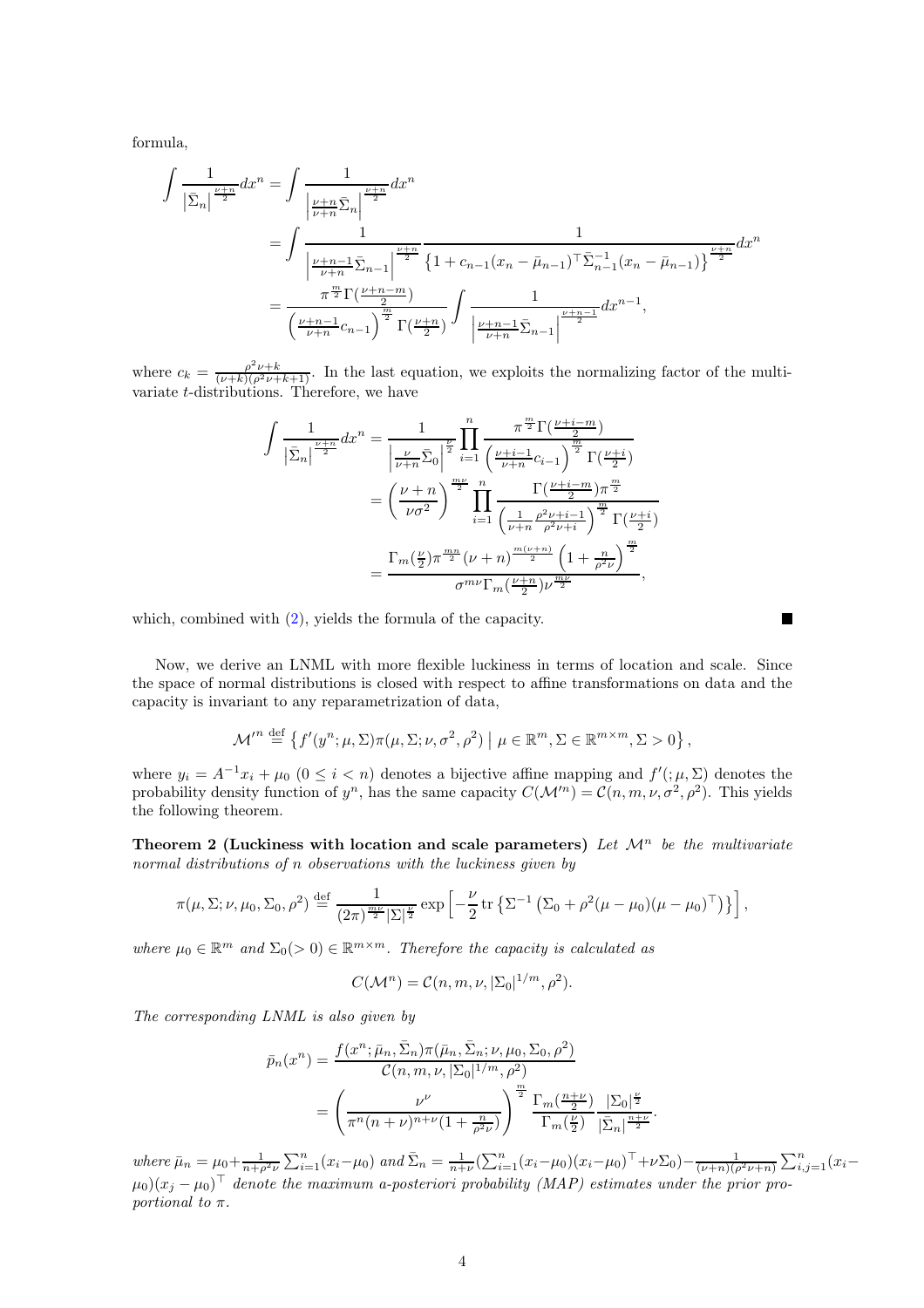**Proof** Taking the scale  $\sigma$  and the transformation A such that  $\Sigma_0 = (\sigma A^{-1})(\sigma A^{-1})^\top$  and that  $|A| = 1$ , we have

$$
f'(y^n; \mu, \Sigma) \pi(\mu, \Sigma; \nu, \sigma^2, \rho^2) = f(y^n; A^{-1}\mu + \mu_0, A^{-1}\Sigma(A^\top)^{-1})\pi(\mu, \Sigma; \nu, \sigma^2, \rho^2)
$$
  
=  $f(y^n; \mu', \Sigma')\pi(A(\mu' - \mu_0), A\Sigma'A^\top; \nu, \sigma^2, \rho^2)$   
=  $f(y^n; \mu', \Sigma')\pi(\mu', \Sigma'; \nu, \mu_0, \Sigma_0, \rho^2),$ 

where  $\mu' = A^{-1}\mu + \mu_0$  and  $\Sigma' = A^{-1}\Sigma(A^{\top})^{-1}$ . Therefore, since the transformation from  $(\mu, \Sigma)$  to  $(\mu', \Sigma')$  is bijective, we have

$$
\mathcal{M}'^n = \left\{ f(y^n; \mu', \Sigma') \pi(\mu', \Sigma'; \nu, \mu_0, \Sigma_0, \rho^2) \middle| \mu' \in \mathbb{R}^m, \Sigma' \in \mathbb{R}^{m \times m}, \Sigma' > 0 \right\} = \mathcal{M}^n
$$

Then it follows that  $C(\mathcal{M}^n) = C(\mathcal{M}^m) = C(n, m, \nu, \sigma^2, \rho^2) = C(n, m, \nu, |\Sigma_0|^{1/m}, \rho^2)$ .

Note that the result of the last theorem can be applied to calculate the conditional NML (CNML) for the multivariate normal distributions, since  $\pi(\mu, \Sigma; \nu, \mu_0, \Sigma_0, 1)$  is proportional to the conjugate prior of the normal distributions.

As an immediate result of Theorem [2,](#page-3-0) we have the sequential decomposition of the LNML.

Corollary 3 (Sequential decomposition) The LNML distribution given in Theorem [2](#page-3-0) is decomposed as

<span id="page-4-4"></span>
$$
\bar{p}_n(x^n) = \prod_{i=1}^n t_{\nu-m+i} \left( x_i \mid \bar{\mu}_{i-1}, \frac{(\rho^2 \nu + i)(\nu + i - 1)}{(\rho^2 \nu + i - 1)(\nu - m + i)} \bar{\Sigma}_{i-1} \right),
$$

where  $t_{\nu}(x|\mu,\Sigma)$  denotes the multivariate t-distribution with degree of freedom  $\nu$ , location  $\mu$  and scale Σ.

Note that the decomposition given by Corollary [3](#page-4-4) is independent of the number of observations n. Therefore, it defines an exchangeable stochastic process over positive integers.

#### 5 Discussion

The hyperparameters  $(\nu, \mu_0, \Sigma_0, \rho^2)$  can be chosen by the prior knowledge or by the nature of given data. In either way, it does not matter to the asymptotic growth rate of the capacity since the effect of luckiness function is no more than constant. However, smaller  $\nu$ , e.g.,  $\nu = m$ , is preferable if there is no specific reason, because larger  $\nu$  makes  $\pi$  pointy and the associated regret  $R_{\pi}$  more distorted. On the other hand,  $\Sigma_0$  should be smaller than the expected scale of the data distribution as it softly bounds the covariance estimate  $\bar{\Sigma}_n$  from below in terms of eigenvalues. As for the other hyperparameters,  $\mu_0$  and  $\rho^2$ , we recommend to choose them such that the possible location of data distribution is included in the ball  $\left\{\mu \in \mathbb{R}^m \; \middle| \; (\mu - \mu_0)^{\top} \Sigma_0^{-1} (\mu - \mu_0) \leq \frac{1}{\nu \rho^2} \right\}$ . Hence, for instance, a reasonable choice of luckiness is  $\pi(\mu, \Sigma; m, \sigma^2, \frac{\sigma^2}{mR^2})$  given by [\(1\)](#page-2-0), where  $\sigma^2$  is an approximate lower bound of the minimum eigenvalue of the true covariance and  $R$  is an approximate upper bound of the maximum norm of the true mean. It remains for future work to extend the result to other classes of distributions such as exponential families of distributions.

#### <span id="page-4-0"></span>References

- [1] J. Rissanen, "Universal coding, information, prediction, and estimation," IEEE Transactions on Information Theory, vol. 30, no. 4, pp. 629–636, 1984.
- <span id="page-4-1"></span>[2] S. Hirai and K. Yamanishi, "Efficient computation of normalized maximum likelihood coding for gaussian mixtures with its applications to optimal clustering," in Proceedings of IEEE International Symposium on Information Theory, 2011, pp. 1031–1035.
- <span id="page-4-3"></span><span id="page-4-2"></span>[3] J. Rissanen, Optimal estimation of parameters. Cambridge University Press, 2012.
- [4] Y. M. Shtarkov, "Universal sequential coding of single messages," Problemy Peredachi Informatsii, vol. 23, no. 3, pp. 3–17, 1987.